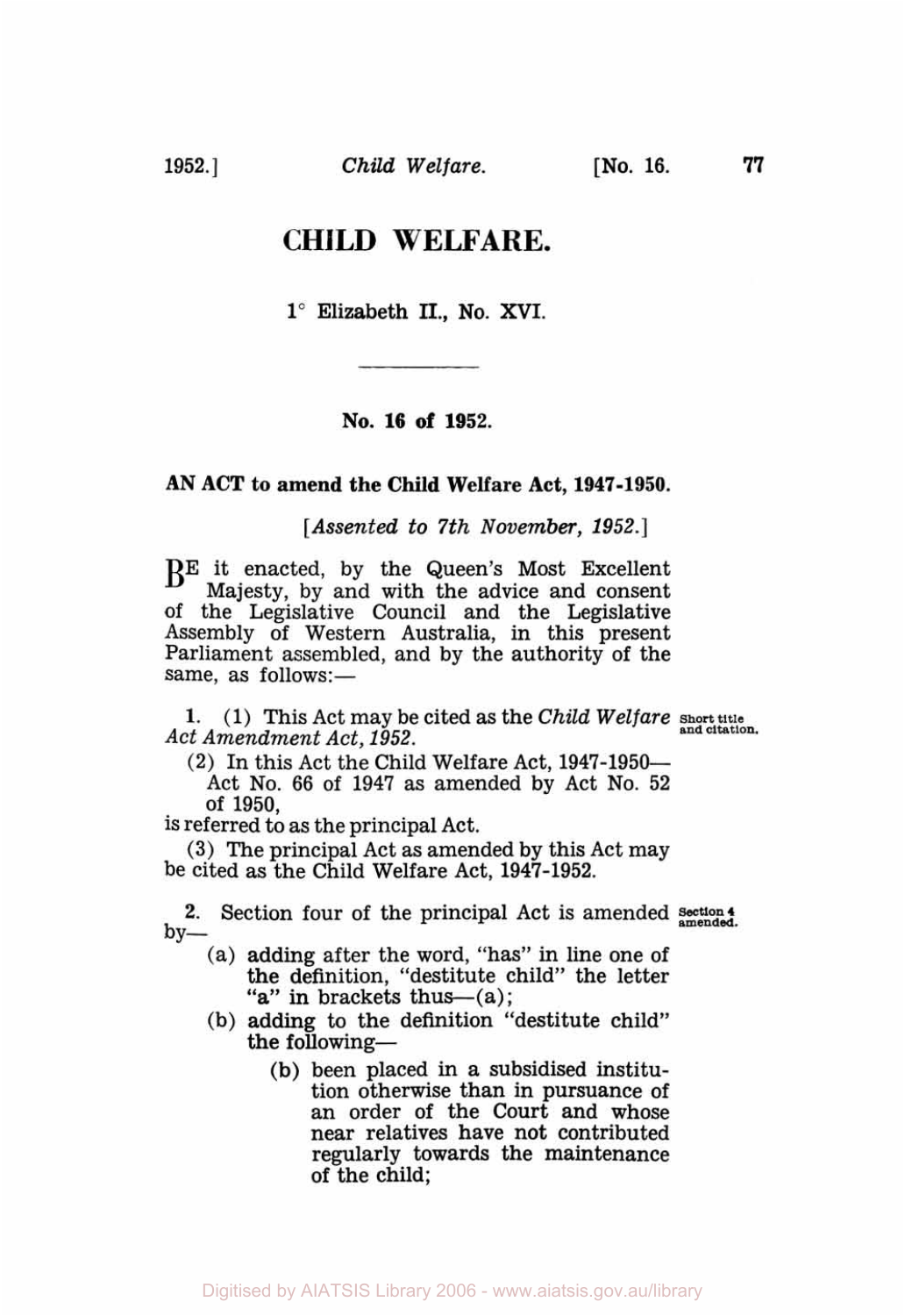- (c) adding to the definition of "neglected **child"**  after paragraph (9) the following-or
	- (10) is living under such conditions as to indicate that the mental. physical or moral welfare of the **child**  is likely to be in jeopardy;
- (d) deleting the definition "ward" and **sub**  stituting the following-
	- "ward" means a child who is committed<br>under the provisions of this or any other Act, to an institution or to the care of the Department for a period which has not expired.

**and re- and re-enacted as follows**<br>**and re-enacted** as follows and re-enacted as follows-

**Powers of 30.** The Court upon the hearing of an <br> **Court with** application to declare a child a destitute or<br> **Prespect to an adverted** child may on heing satisfied that the application to declare a child a destitute or **destitute neglected** *or* neglected child may on being satisfied that the **children. child child child child child child child child child child child child child child child child child child child child child child child child child child c No. 1901.s. 21 of** *24* to be a destitute or neglected child and may **1919.s.10.** order the child until he attains the age **of**  eighteen years, or during such shorter period as the Court may think sufficient to **be-** 

- (a) committed to the care of the Department; or
- **(b)** sent to some institution to be specifid in the order, there to be detained **Or**  otherwise dealt with under this Act; **Or**
- *(c)* released on probation on such conditions, if any, as the Court may order, and in such case the child shall be **s U** b j e *c* t to the supervision **of** the Department

**power Of**  *court* **to declare a** *child* **Placed in subsidised** institution **a destitute child.** 

**added. 4-** The principal Act is amended by adding after section thirty a section as follows-

**30A.** Where an application is made to **the**  Court to declare a child a destitute child **as**  "destitute child" in section four of this Act, if the Court is satisfied that-

(a) the governing authority or the Department on behalf **of a** subsidised institution has taken all available proceedings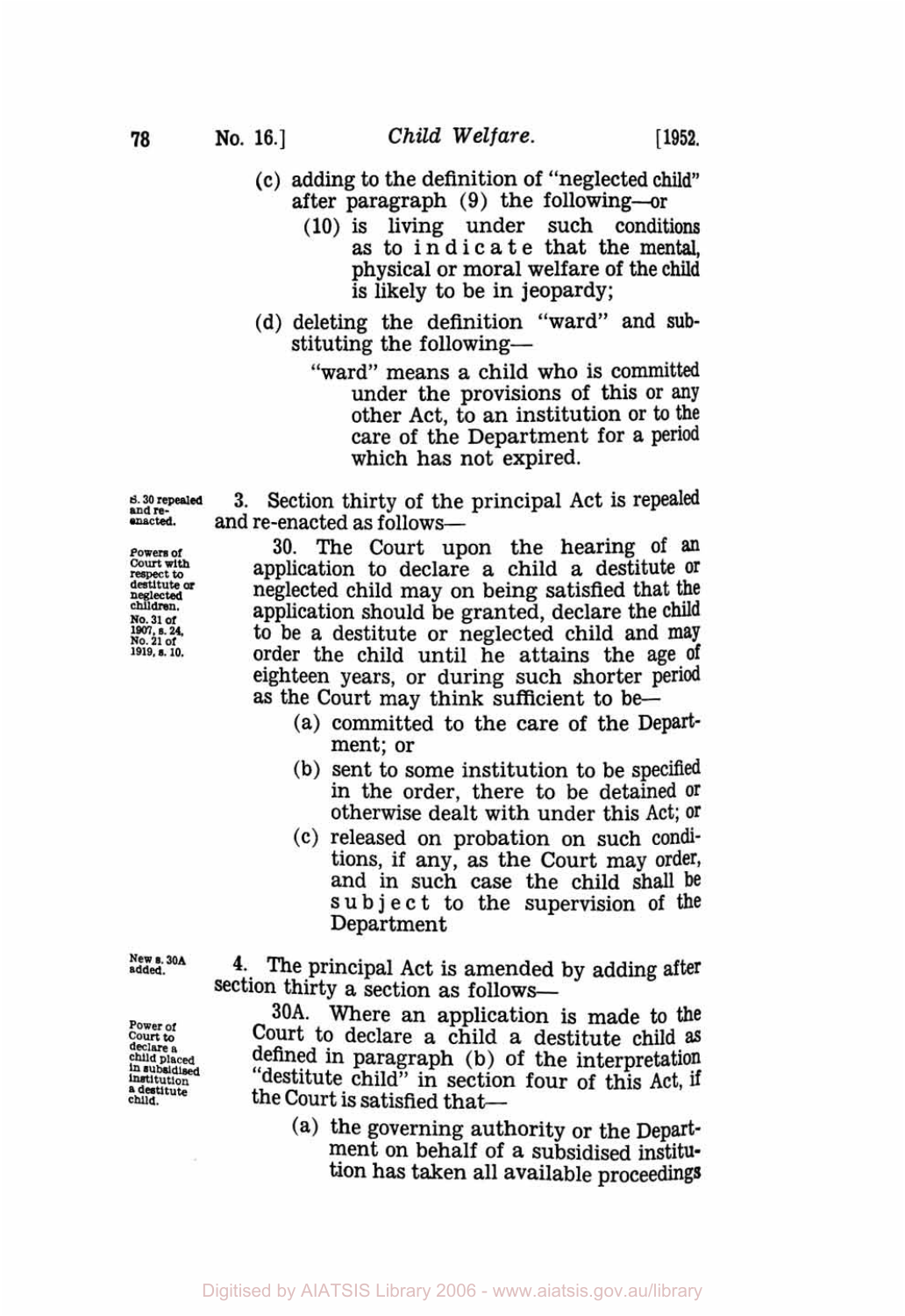to obtain an order against the near relative of the child for regular contri- butions towards the maintenance of the child; and

- (b) the proceedings have failed to obtain from the near relative the maintenance; and
- *(c)* the application is made with the approval of the Secretary,

the Court shall declare the child to be a destitute child and shall commit him to the care of the Department in accordance with the provisions **of** the last preceding section.

*5.* The principal Act is amended by adding after **<sup>N</sup>***ew* **section 44A added.** section forty-four a section as follows-

**44A. (1)** The Secretary shall, in the absence *Secretary to give destitute*  of positive evidence as to the name of a destitute child, give the child a name, and for the purposes of this Act the name *so* given shall be regarded as the correct name of the child.

(2) If at any time thereafter the Secretary is satisfied by positive evidence that the child should be known by **some** other name the records of the Court and the Department shall be amended accordingly and thereafter the child shall be known by that other name.

**6.** Section sixty-eight of the principal Act is **amended.** *s.68*  amended by adding a subsection as follows:-

**(3)** Where after the expiration of three months from the date of the final order or decree absolute for dissolution of or nullity of marriage made under the provisions of the Matrimonial Causes and Personal Status Code, **1948,** or the Supreme Court Act, **1935-1950,** if there is no order in force in the Supreme Court in respect to the m a i n t e n an **c** e of a child, proceedings for such maintenance may **be** taken under subsection (1) of this section.

**7.** Section sixty-nine of the principal Act is **s.69 amended.**  amended by-

**(a)** substituting for the words "one pound" in line three of paragraph (b) of subsection **(1)** the words "two pounds ten shillings";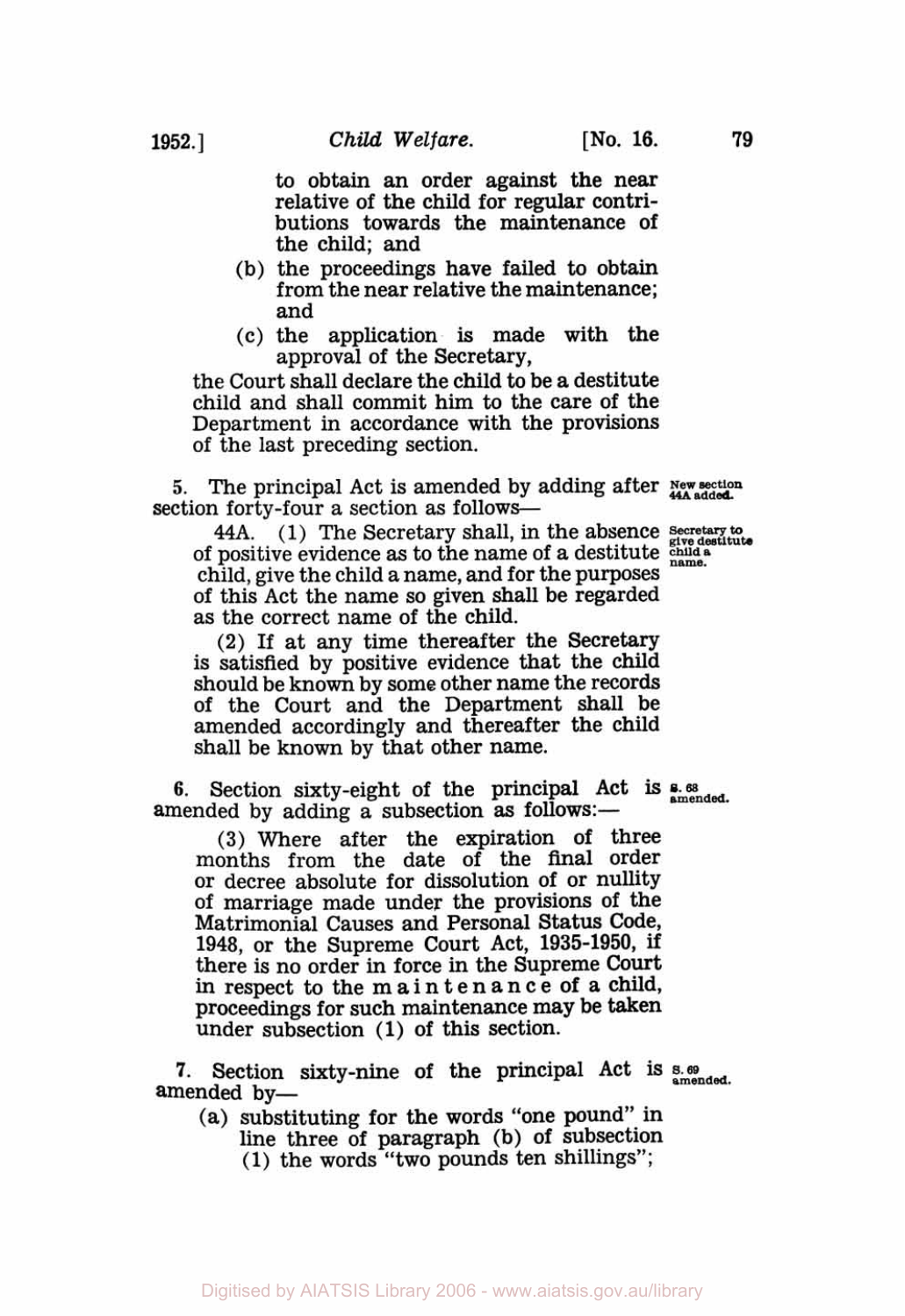- **(b)** substituting for the words "one pound" in line six of subsection **(2)** the words "two pounds ten shillings";
- (c) adding a subsection **as** follows-

**(5)** Notwithstanding the provisions of sections nineteen and one hundred and forty-three of this Act and section fiftyone of the Justices Act, **1902-1948,** the Court may make an order for payment of a sum for past maintenance of a child to cover such period as the **Court** thinks fit.

**New s. 146A added.** 

**Officers of Department may enter** *and* inspect **premises**  premises<br>where<br>destitute or **destitute** *or* neglected **Child**  *suspected of*  **residing.**  Section one hundred and forty-six a section **as follows - 146A. (1)** Where a Justice is satisfied by

**8.** The principal Act is amended by adding after

information on oath that there is reasonable ground for suspecting that a destitute or neglected child is residing on any premises Or in any place he may grant an order in the prescribed form authorising the Secretary Or other officer **of** the Department named therein, *to* enter at all reasonable times the premises Or place named in the order and to inspect the premises or place.

**(2) The** person named in the order seeking to exercise his powers under it shall, if so required, produce the order.

**(3) A** person who refuses to permit the person named in the order to enter or inspect the Premises or place in respect of which the order is issued or hinders or obstructs him in the execution **of** his duty under this Act, is guilty of an offence.

**New s.146B added.** 

section one hundred and forty-six A a section as follows-

143B **A** person, not being an officer of the Department who takes the name, designation, or description of any officer of the Department or pretends or asserts that he is an officer of the Department, is guilty **of an** offence.

**9.** The principal Act is amended by adding after

**Personation or officers of the Department.** 

**80**